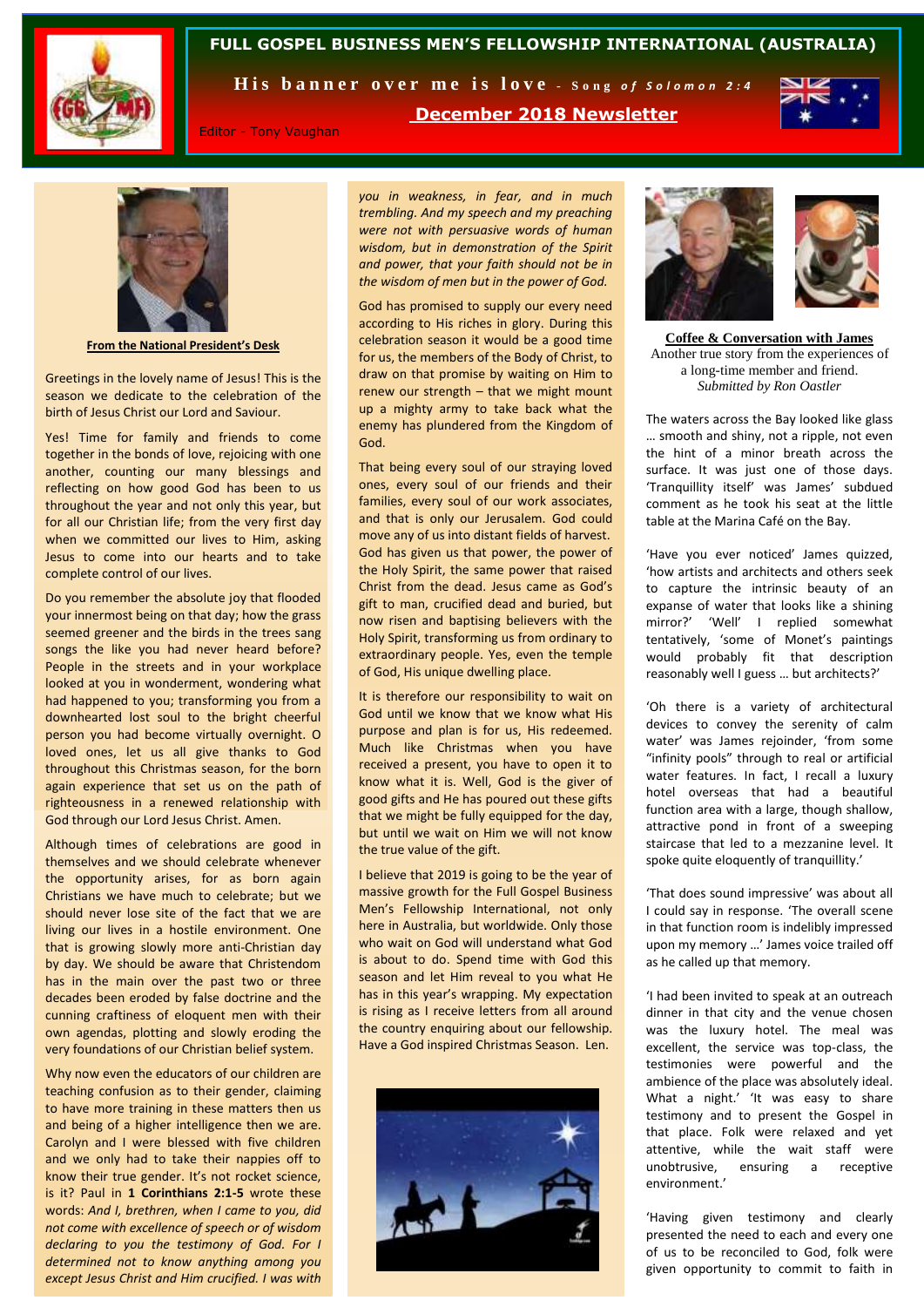

# **December 2018 Newsletter**

Christ. Some seven or so folk around the tables readily responded with a raised hand, signifying their willingness so to do.'

'It was then, as I looked around the whole of that function area one more time, I particularly noticed one of the wait staff. He had been standing at the top of that sweeping staircase for some minutes, right above the pond, listening. Now he had his hand raised, signifying that he too wished to commit to faith in Christ. So, as we asked those folk to come forward for prayer, our waiter joined this group, made his commitment and received helpful counsel from one of our function committee men.'

'Yes,' James concluded 'that was a few years back now, but you can see why that whole scene is eternally etched in my memory … the room, the design feature, the tranquillity … and the blessing of the waiter's response. Simply, God's blessing.'

# *The Exit Centre Founder - Moses Tay*

Continued… In 1996, I was released from the prison. Out from the prison, I vowed with a new determination to do good and be a changed man.



I wanted to stay away from drugs, to help out in the family business, and to be a filial son. However, I failed miserably again. I got back to my old ways and started taking drugs again. At the time, I felt I was in the dark abyss of no return. Life to me then was meaningless and hopeless.

That was the turning point in my life. It started from one simple word of encouragement from my brother that I picked up my courage to step into the rehab centre to be reformed. That was the beginning of a life journey towards light. I repented before the Lord and embarked on a journey of hope and renewal.

It was through one verse from the Bible that made me to be willing to give my whole life in servitude to The Lord, and to be used by Him as His valued vessel - Romans 12:1. God summoned me to go out and help those who are bound by drugs. Till this day, I have been involved myself with the drug rehabilitation ministry for 21 years.

During my time in the ministry, I was able to see the mercy and grace of the Lord acting in the lives of many of those lost souls bound by drugs. I am deeply moved by being able to witness God's deliverance of them. I give all praises and thanks to The Lord.

The Lord said in John 8:12: "I am the light of the world. Whoever follows me will never walk in darkness, but will have the light of life." Another thing that I am greatly grateful for is that my third elder brother Kok Ann, by witnessing my living testimony as a transformed person through Jesus Christ, accepted The Lord in 2001.

Currently his entire family members have all turned to the Lord. Following this, my youngest brother Kenny and his entire family, my third elder sister Susan and her entire family, my fourth elder brother Raymond and his entire family, all accepted the Lord one after the other.

Furthermore, I was truly exhilarated when my father accepted Christ and was baptized on 29 Sep, 2012. He returned to our Father's embrace on 27 Feb, 2013. As for my mother, she accepted Christ and removed all the idols from her house on 3 March, 2013. She was baptized on 4 Aug, 2013. She is now 91 years old and is still healthy and well. Another matter that struck me greatly was that a number of my nephews and nieces have also accepted The Lord.

I can only describe this as a miracle of God that it is his mercy and grace showered upon my family. This was something I prayed for earnestly after I converted, that all my family members turned to Jesus Christ for His saving grace. I have been able to witness it all with my own eyes. The Bible says: Jesus looked at them and said, "With man this is impossible, but with God all things are possible." (Matthew 19:26).

Thank the Lord that I have been able to experience his faithfulness and his abundant grace all these years. As mentioned in the Bible:

The Lord is my shepherd; I shall not want. (Psalms 23:1). The Lord is my shepherd and I am His sheep. As long as I remain faithful and follow His ways, my life will be abundant and will never be lacking.

In 2009, I founded and established The Exit Gospel Rehabilitation Centre. God was able to help me to weather through the hardest of times of my life through various helps and support from many people. As of 2017, I stepped down as the Centre's Principal and passed the baton of leadership to a committed and capable leader.

God had prepared and raised up a new leader and 15 other like-minded coworkers to run the Centre. The Centre currently has about 100 occupants and about 90% of them have accepted The Lord.

In our current society, drug abuse and addiction problem has reached an epidemic proportion, the youths and intellectuals are the main targets and victims of this social problem. These are the people the Lord loves. It made me think of how I should help these people. Should I just continue on with my everyday life or should I …? This is my current struggle, and worries…..

Apostle Paul said: "I speak the truth in Christ—I am not lying, my conscience confirms it through the Holy Spirit— I have great sorrow and unceasing anguish in my heart. For I could wish that I myself were cursed and cut off from Christ for the sake of my people, those of my own race" (Romans  $9:1-3$ )

For a good 22 years (1975-1997), I had lived a life that was sinful and corrupted, walking on the edge of death without hope. I was saved by our Lord Jesus Christ's grace, that I can live to serve Him and his people. I could never imagine where I would have been now if I had not been saved by His grace. I have nothing to boast but the power of Christ that saved me. Amen.

As Paul had said: May I never boast except in the cross of our Lord Jesus Christ, through which the world has been crucified to me, and I to the world. (Galatians 6:14) P/s: Please keep me in your prayers with regards as to my future plan and direction. Thank you. Brothers and sisters in Christ, may the grace of The Lord forever be in your hearts. Amen!

*A big thank you to Raymond Tay for getting this testimony to us.*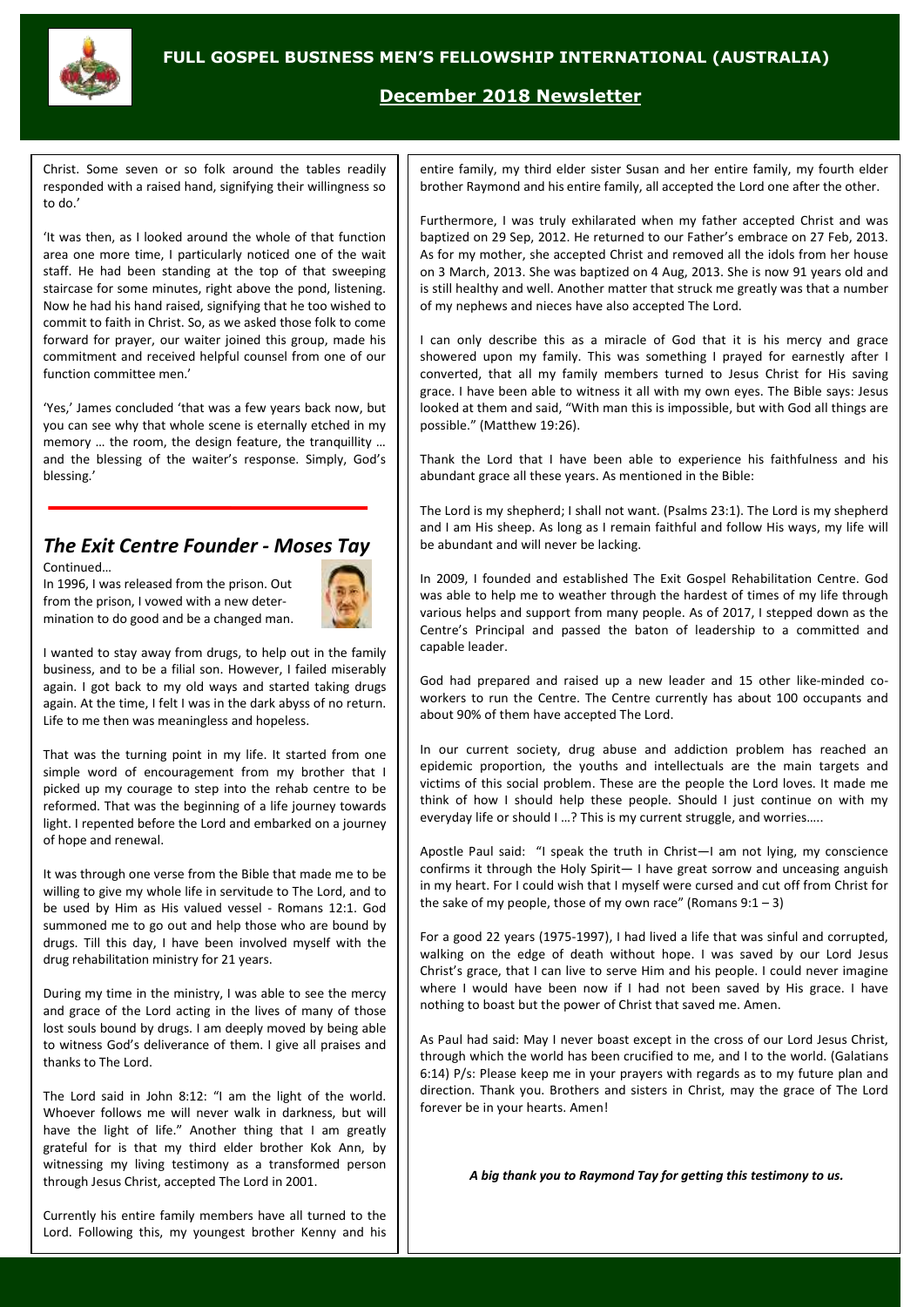## **December 2018 Newsletter**

#### *Remembering Armistice Day* …*continued*

One hundred years ago at the eleventh hour the eleventh day of the eleventh month, the Armistice was signed to end the Great War and bring peace to this world. Nearly five percent of the Australian population lost their lives or had psychological injuries nowadays we know that to be PTSD.

FGBMFI member John Diamond served in the UK RAF as a GCA Ground controlled approach radar technician from 1954 to 1959, in what is called the Cold War. He would be in the GCA truck about 20 metres from the runway with all officer precision approach operators. He tells of Flight Lieutenant Toby Foxlee DFM who came from Ormiston in Brisbane and flew as bomber crew with 617 Squadron, taking part in the famed Dambusters raid in P – Popsie as the front gunner and at other times he flew with Wing Commander Guy Gibson.

This centenary year John was asked by his pastor to lead the service at 11.00 hours as part of Remembrance Day 2018. He chose to wear his '*finery*' with the medals that his ancestors were awarded for their part in WW1 and WW2. His grand uncle Arthur Henry Diamond joined the 17th London Regt (Stepney and Bow). Arthur married in August 1917 and was KIA in North East France and is buried in the Calais north cemetery. He was entitled to the top row of medals in the picture. The medals also refer to wife Joy's family as Claude Campbell joined at age 18! His mother writing a letter giving permission for Claude to "go to the front", he returned at age 22. His face on a welcome home family photo shows the effects of such warfare.

These medals also cover another relative, James Christensen who served in the 52nd Battalion, third reinforcement. He was KIA at Bullecourt and records show he has no known grave.

The second row refers to his Mother's service in the WAAF at UK Fighter Command HQ as a plotter during the Battle of Britain. His father, having passed his aircrew training, got an ear infection that stopped him receiving Morse Code and could not fly.

The third row is his father in law's medals. George Christsen, of the  $7<sup>th</sup>$  Div Commandos who fought the Japanese in the Wewak area in northern New Guinea. His Brother Jack Christsen also served in New Guinea. Finally, the fourth row belongs to George's brother James Christsen who was a Rat of Tobruk and KIA and buried in Libya. He was awarded the Distinguished Conduct Medal, seen quite clearly on the left hand end of the row.

Right - The picture shows John saluting as the Last Post is being played.



The Christian should work as if all depended upon him, and pray as<br>if it all depended upon God.

Charles H. Spurgeon



## *"His Banner Over Us is Love"*

#### **Membership**

Full Gospel Business Men's Fellowship International (Australia) is open to all men who wish to be part of this vibrant organisation, who have a heart to reach others and bring them into a relationship with Jesus Christ. You must read and understand our Doctrinal Statement and be willing to serve as a chapter member giving of your time and expertise.

Please return your completed membership application (along with our doctrinal statement) form our Membership Director, Daniel Wright - PO Box 129 Taigum Qld 4018. Telephone: 0404 004 946. Membership forms can be printed from our website: **fgbmfiaustralia.com**

Membership fees are \$100.00 per annum. To have an effective Fellowship we need all members to pay their dues to fund the ongoing expenses of the Fellowship as per the budget approved by the National Board. Being paid up members of the Fellowship is important and all personnel should hold their membership as significant and of value. Being members allows you to experience all the benefits that are associated with the organisation including being able to vote and have your say at the appropriate time. If you have no chapter in your area or it is not functioning your membership will be held as a National member. Those already in an active chapter will also be National Members and then chapter members. This way all members are included and not overlooked when information is being passed on.